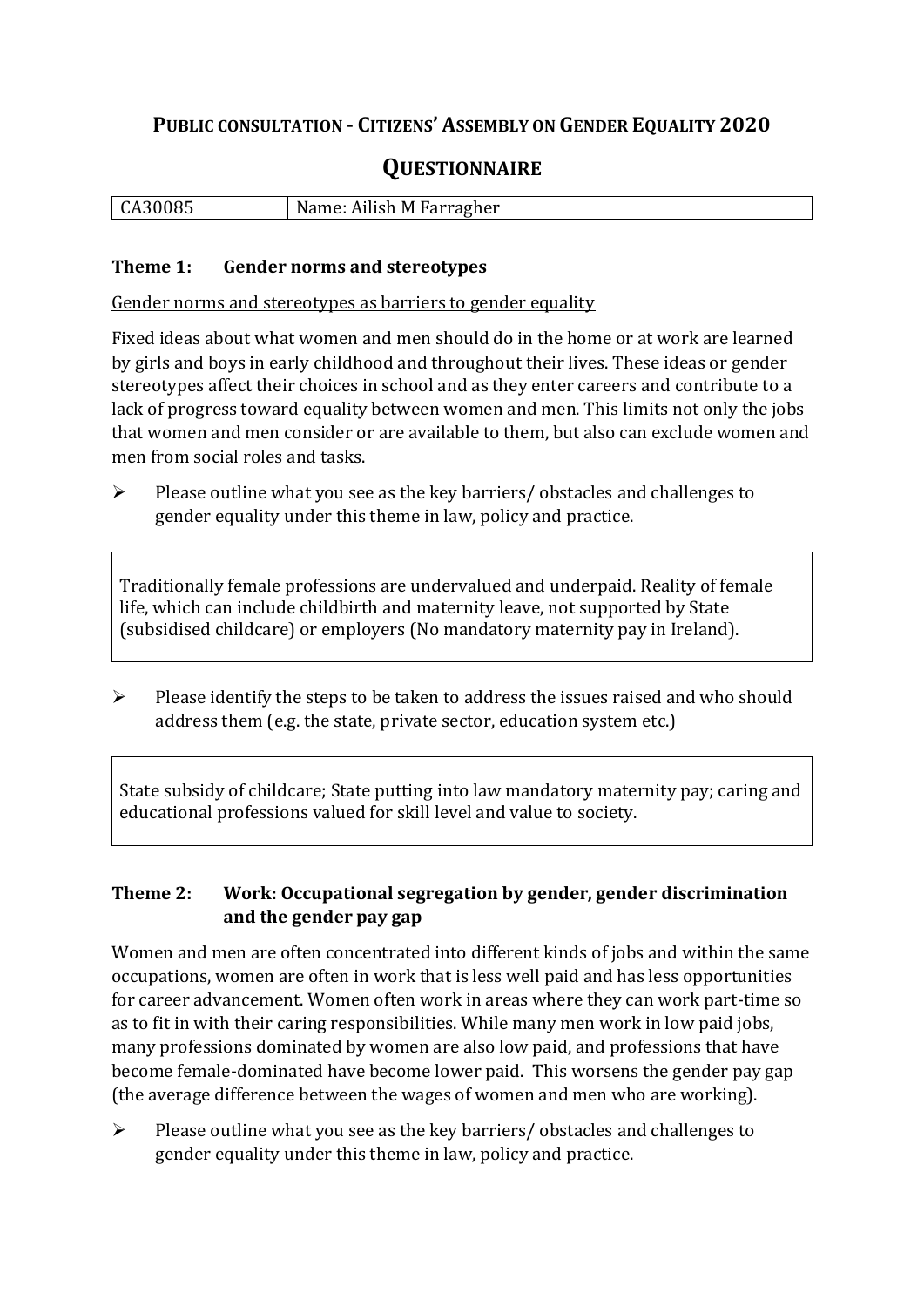Reality of women's lived experience - childbirth and childcare and extended maternity leave- is a hindrance to career advancement. Being of the female sex means less pay than male counterpart.

➢ Please identify the steps to be taken to address the issues raised and who should address them (e.g. the state, private sector, education system etc.)

Pay parity and supporting women returning yo work, not penalizing them for being absent to mind children.

#### **Theme 3. Care, paid and unpaid, as a social and family responsibility**

Care -- the social responsibility of care and women and men's co responsibility for care, especially within the family

Women remain disproportionately responsible for unpaid care and often work in poorly paid care work. For working parents or [lone parents,](https://aran.library.nuigalway.ie/bitstream/handle/10379/6044/Millar_and_Crosse_Activation_Report.pdf?sequence=1&isAllowed=y) balancing paid work with parenting and or caring for older and dependent adults presents significant challenges. Women are [most disadvantaged by these challenges,](https://eige.europa.eu/gender-equality-index/game/IE/W) yet men also suffer from lack of opportunities to share parenting and caring roles. Despite recent legislation and policy initiatives to support early years parental care, [inequalities in the distribution of unpaid](https://www.ihrec.ie/app/uploads/2019/07/Caring-and-Unpaid-Work-in-Ireland_Final.pdf)  [care](https://www.ihrec.ie/app/uploads/2019/07/Caring-and-Unpaid-Work-in-Ireland_Final.pdf) continue between women and men. The cost of childcare has been identified as a particular barrier to work for women alongside responsibilities of caring for older relatives and dependent adults.

➢ Please outline what you see as the key barriers/ obstacles and challenges to gender equality under this them in law, policy and practice.

Childcare cost is a barrier to married and single women. The emotional labour a woman does in the extended family leaves little time for self actualization.

 $\triangleright$  Please identify the steps to be taken to address the issues raised and who should address theme (e.g. the state, private sector, education system etc.)

State supporting childcare. In education and work, wid3njng the range of expectations for men and women, to balance roles.

### **Theme 4: Women's access to, and representation in, public life and decision making**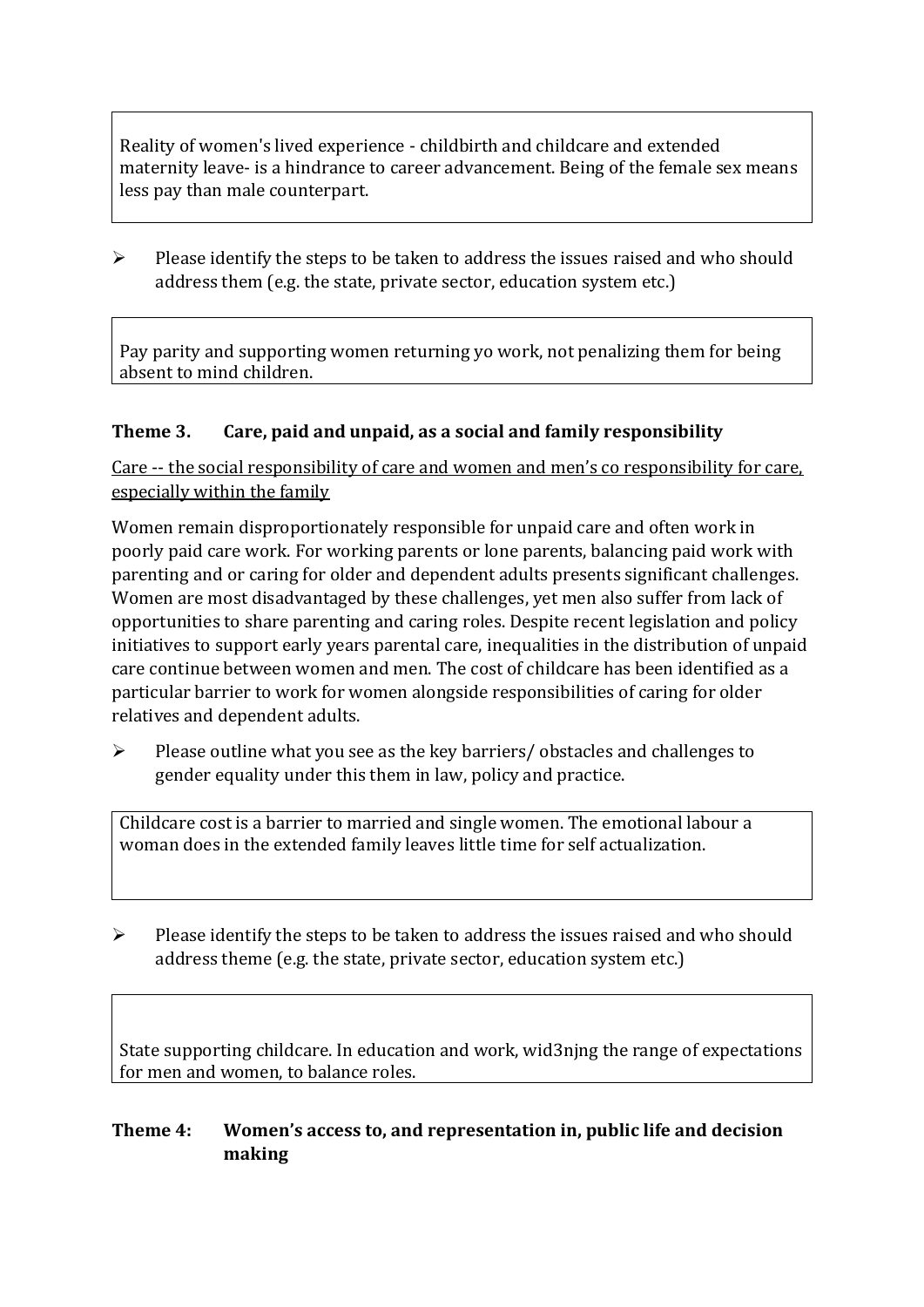Ensure women's participation and representation in decision-making and leadership in the workplace, political and public life

Women are systematically underrepresented in leadership in [economic](https://eige.europa.eu/gender-equality-index/2019/compare-countries/power/2/bar) and [political](https://eige.europa.eu/gender-equality-index/2019/compare-countries/power/1/bar)  [decision-](https://eige.europa.eu/gender-equality-index/2019/compare-countries/power/1/bar)making. Despite the introduction of a candidate gender quota (through the system of party funding) for national political office, and [initiatives](https://betterbalance.ie/) to support women's access to corporate decision-making roles, men continue to dominate leadership positions. There are also issues to be considered around how media represents women and men.

➢ Please outline what you see as the key barriers/ obstacles and challenges to gender equality under this theme in law, policy and practice.

Sexism and family commitments.

➢ Please identify the steps to be taken to address the issues raised and who should address them (e.g. the state, private sector, education system etc.)

State subsidising childcare and changing old boy network of politics, boards, business in this country.

#### **5. Where does gender inequality impact most?**

To conclude we would be interested in your response to the following question: In which area do you think gender inequality matters most?

Please rank the following in order of importance, 1 being the most important:

|                                      | Paid work                | $\mathbf 1$ |  |
|--------------------------------------|--------------------------|-------------|--|
|                                      | Home & family life       | 4           |  |
|                                      | Education                | 5           |  |
| $\bullet$                            | Politics and public life | 2           |  |
|                                      | Media                    | 6           |  |
|                                      | Caring for others        | 3           |  |
| $\bullet$                            | Other - please elaborate | 7           |  |
| Public spaces where women feel safe. |                          |             |  |